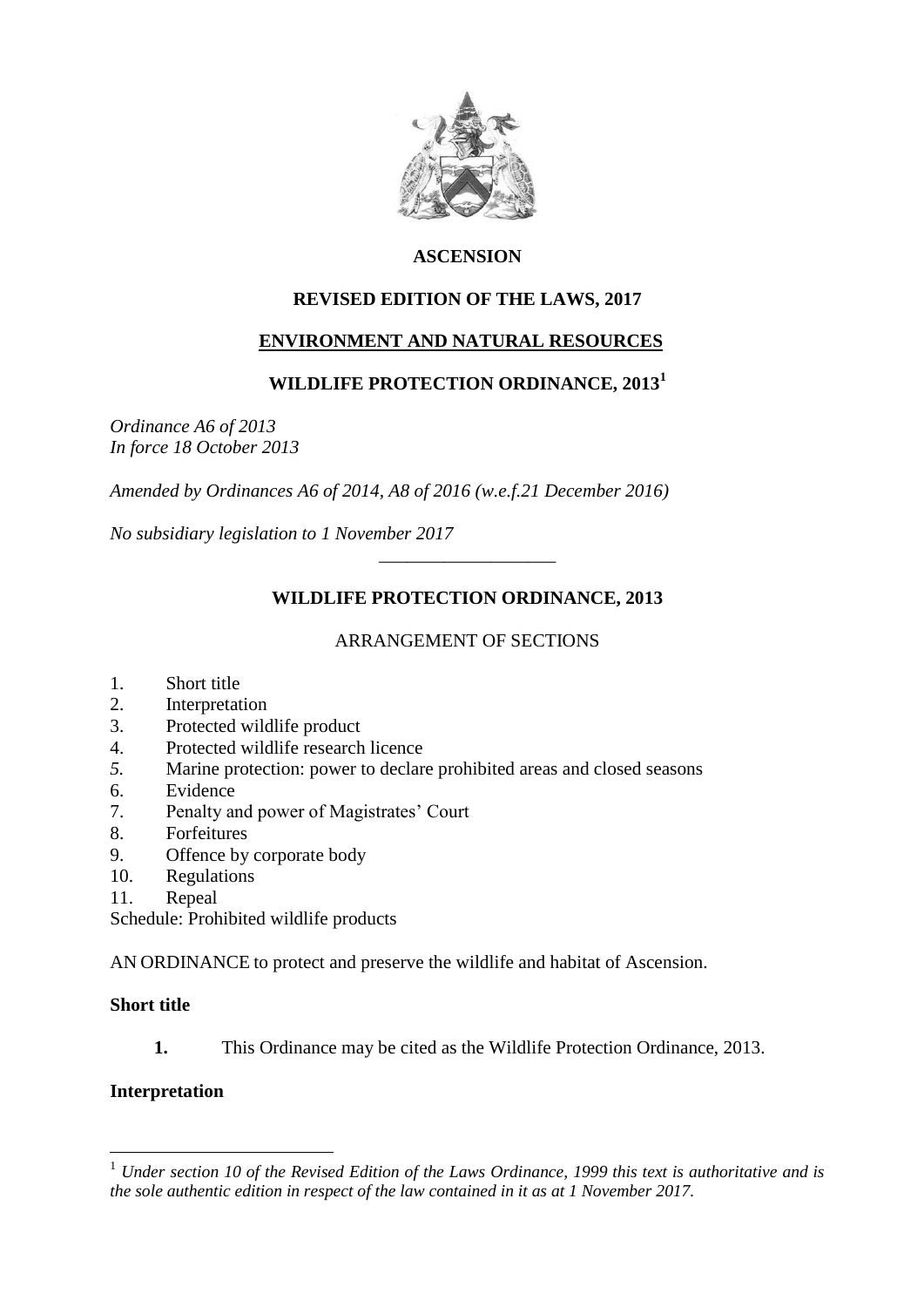- **2.** In this Ordinance, unless the context otherwise requires—
- **"conservation"** in relation to wildlife product includes restoration and enhancement of a population or habitat;
- **"fishing limits"** means that part of the Atlantic Ocean extending to 200 nautical miles from the baseline from which the breadth of the territorial waters adjacent to Ascension is measured;
- **"miles"** means international nautical miles of 1,852metres;
- **"prohibited wildlife product"** means any wildlife product listed in the Schedule to this Ordinance and includes any wildlife product which is covered by an order made under section 5;
- **"taking"** in relation to any particular species of wildlife product includes capturing, injuring, damaging or permanently removing from its natural habitat that wildlife product, and grammatical variations are to be construed accordingly;
- **"wildlife product"** means any marine or land vertebrate or invertebrate or part or product derived from it, whether living or dead, and any marine or land plant whether living or dead, and includes the eggs thereof.

#### **Protected wildlife product**

- **3. (1)** Subject to subsection (2), it is an offence for a person—
- *(a)* willfully to take, kill, trade or molest; or

*(b)* be in possession of, with the intention of taking, killing, trading or molesting, any prohibited wildlife product.

Penalty: A fine of £20,000 or imprisonment for 12 months, or both.

**(2)** Subsection (1) does not apply to any person acting with authority of, and in accordance with, a research licence granted under section 4.

#### **Protected wildlife research licence**

**4. (1)** The Administrator may grant any person a protected wildlife research licence if the Administrator is satisfied that the purpose of the licence is to advance the conservation of the prohibited wildlife product concerned.

**(2)** The form and duration of a protected wildlife research licence are as determined by the Administrator, but a licence must in any case not endure for longer than 12 months land may be general or specific.

**(3)** An applicant for a protected wildlife research licence must supply to the Administrator information as to the nature of the conservation work, the proposed duration, and any other information the Administrator requests, in a form the Administrator requires.

**(4)** There is payable for and in respect of every protected wildlife research licence a fee in a sum the Administrator determines.

**(5)** If it appears to the Administrator to be necessary or expedient for the regulation of wildlife conservation, a licence under this section –

- *(a)* may be varied from time to time; and
- *(b)* may be revoked or suspended.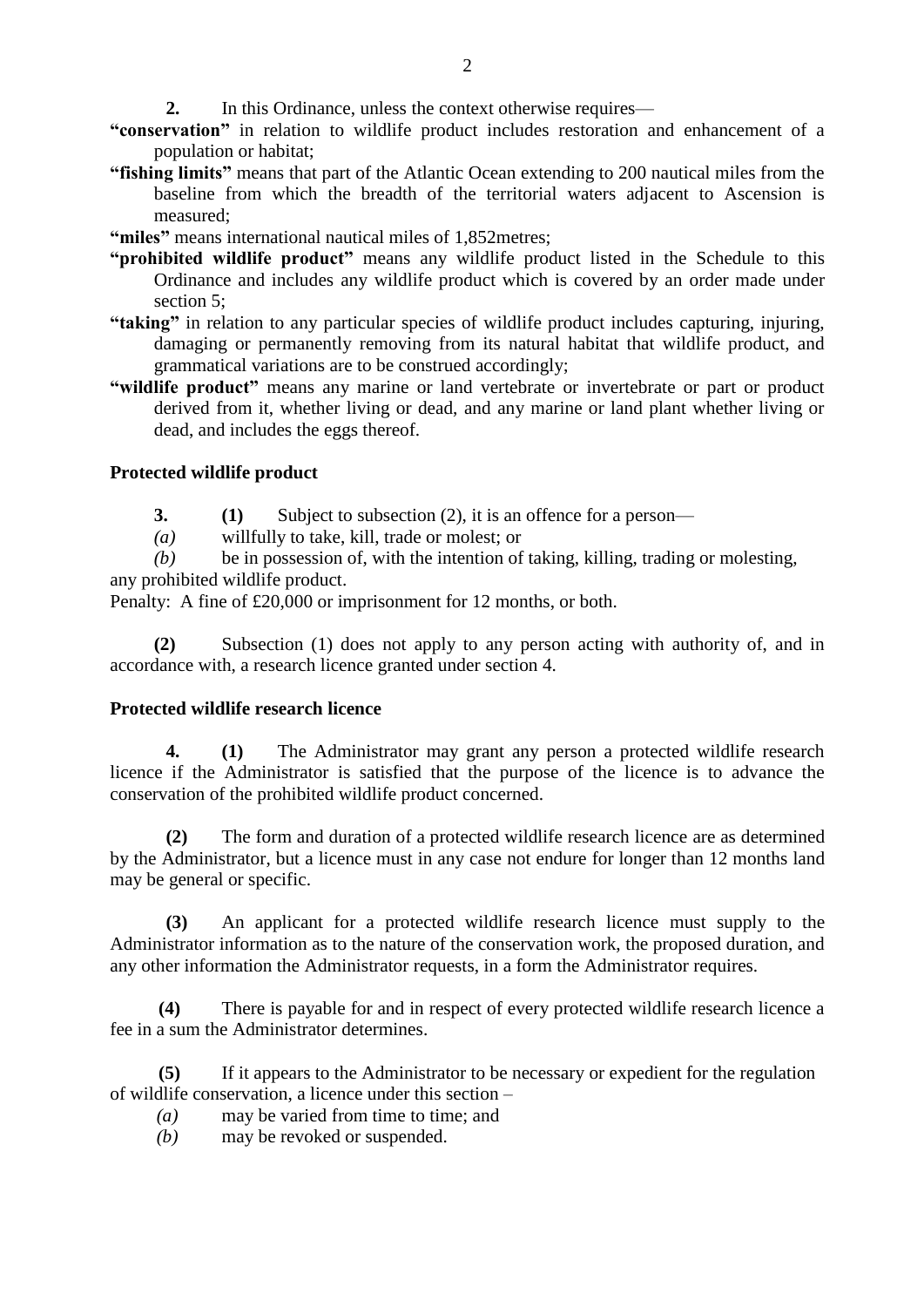**(6)** If a licence is varied, revoked or suspended, the Administrator may, if he or she considers it appropriate in all circumstances of the case, refund the whole or part of anyfee paid made for the licence.

**(7)** The Administrator may delegate his or her licensing powers under this section.

**(8)** Any person whose application for a protected wildlife research licence is refused or granted subject to conditions has the right to make written representations to the Governor.

**(9)** The Governor may, after considering any representations made under subsection (8), and acting in his or her discretion, either confirm or revoke the decision and may give any ancillary directions he or she considers appropriate.

#### **Marine protection: power to declare prohibited areas and closed seasons**

**5. (1)** The Administrator may, and if so directed by the Governor must, from time to time by order published in the *Gazette* declare—

- (*a*)any area of the fishing limits to be a prohibited area—
	- (i) for the taking of any particular species or all species of wildlife products; or
	- (ii) for the taking of any particular species or all species of wildlife products by particular means;
- (*b*) any period to be a closed season for any particular species of wildlife product, either generally or in any particular area or areas of the fishing limits.
- **(2)** It is an offence for a person to –
- *(a)* fail to comply with the requirement of any order made under this section;
- *(b)* purchase or be in possession of any wildlife product during a period which is a closed season for that species of wildlife product unless the person proves that the said wildlife product was not taken during the closed season or that the person did not know and took all reasonable steps to establish that the said wildlife product was not taken in the closed season.

#### **Evidence**

**6.** If any prohibited wildlife product is found upon any vessel within the fishing limits or in any vehicle—

- *(a)* all persons found on board that vessel or in that vehicle are, unless the contrary is proved, deemed to be in possession of that product; and
- *(b)* that product is, unless the contrary is proved, deemed to have been taken on Ascension or within Ascension fishery limits.

#### **Penalty and power of Magistrates' Court**

**7. (1)** A person who fails to comply with or contravenes any provision of this Ordinance, or any subsidiary legislation made under it, for which no other penalty is provided, commits an offence.

Penalty: A fine of £20,000 or imprisonment for 12 months, or both.

**(2)** In respect of offences charged under this Ordinance, or under any subsidiary legislation made under it, and despite section 17 of the Magistrates' Court Ordinance, 1968 the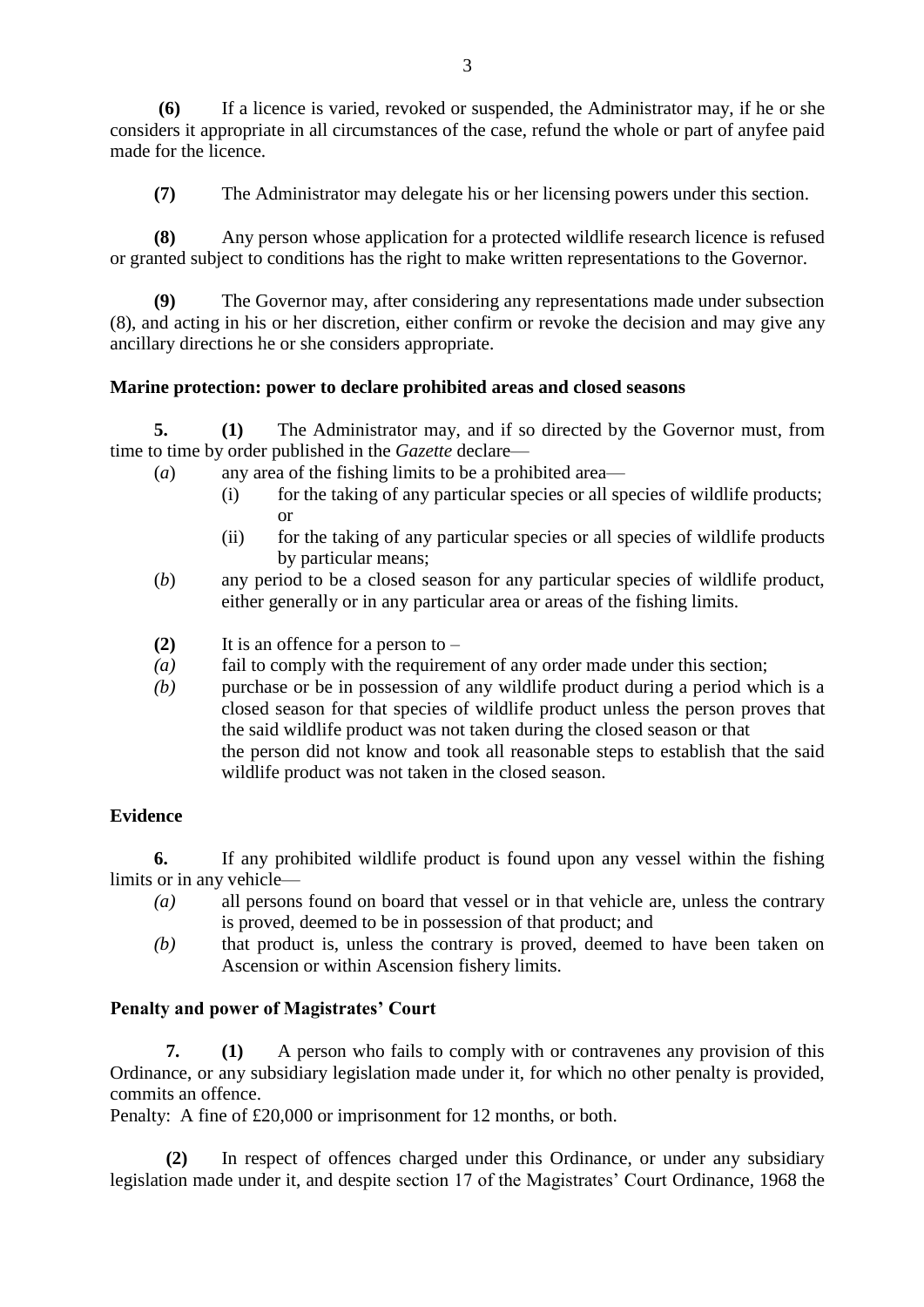Magistrates' Court has extended jurisdiction to impose any fine up to the maxima specified by or under this Ordinance.

#### **Forfeitures**

**8.** If any person has been convicted of an offence against this Ordinance, or any subsidiary legislation, the court –

- *(a)* must order forfeiture of any wildlife product or part of it which has been the subject of the conviction; and
- *(b)* may, in addition to any other penalty that may be imposed, order any vehicle, vessel, machine, instrument, apparatus, spear gun, pole spear, fishing net, fishing rod, article or material which has been used in the commission of the offence to be forfeited.

#### **Offence by corporate body**

**9.** If an offence under this Ordinance is committed by a corporate body and is proved to have been committed with the consent or connivance of a person who was at the time a director, manager, secretary or other similar officer of the body, or was purporting to act in any such capacity, that person, as well as the corporate body, commits that offence and is liable to be proceeded against and punished accordingly.

#### **Regulations**

**10. (1)** The Governor may make regulations generally for carrying the provisions of this Ordinance into effect.

**(2)** Whenever any wildlife product of Ascension appears to be threatened for whatever reason, the Governor may make regulations for any such matters or things as may appear advisable for the prevention or mitigation of the threat.

#### **Repeal**

**11.** The Wildlife Protection Ordinance, Cap. A27 is repealed.

#### **SCHEDULE**

(Section 2)

#### **PROHIBITED WILDLIFE PRODUCTS**

| ltem | Common name | Scientific name |
|------|-------------|-----------------|
| no.  |             |                 |

| ---------         |                        |
|-------------------|------------------------|
| Green turtles     | Chelonia mydas         |
| Hawksbill turtles | Eretmochelys imbricata |

#### **Birds**

| Ascension Island frigate birds | Fregata aquila   |
|--------------------------------|------------------|
| Masked boobies                 | Sula dactylatra  |
| Brown boobies                  | Sula leucogaster |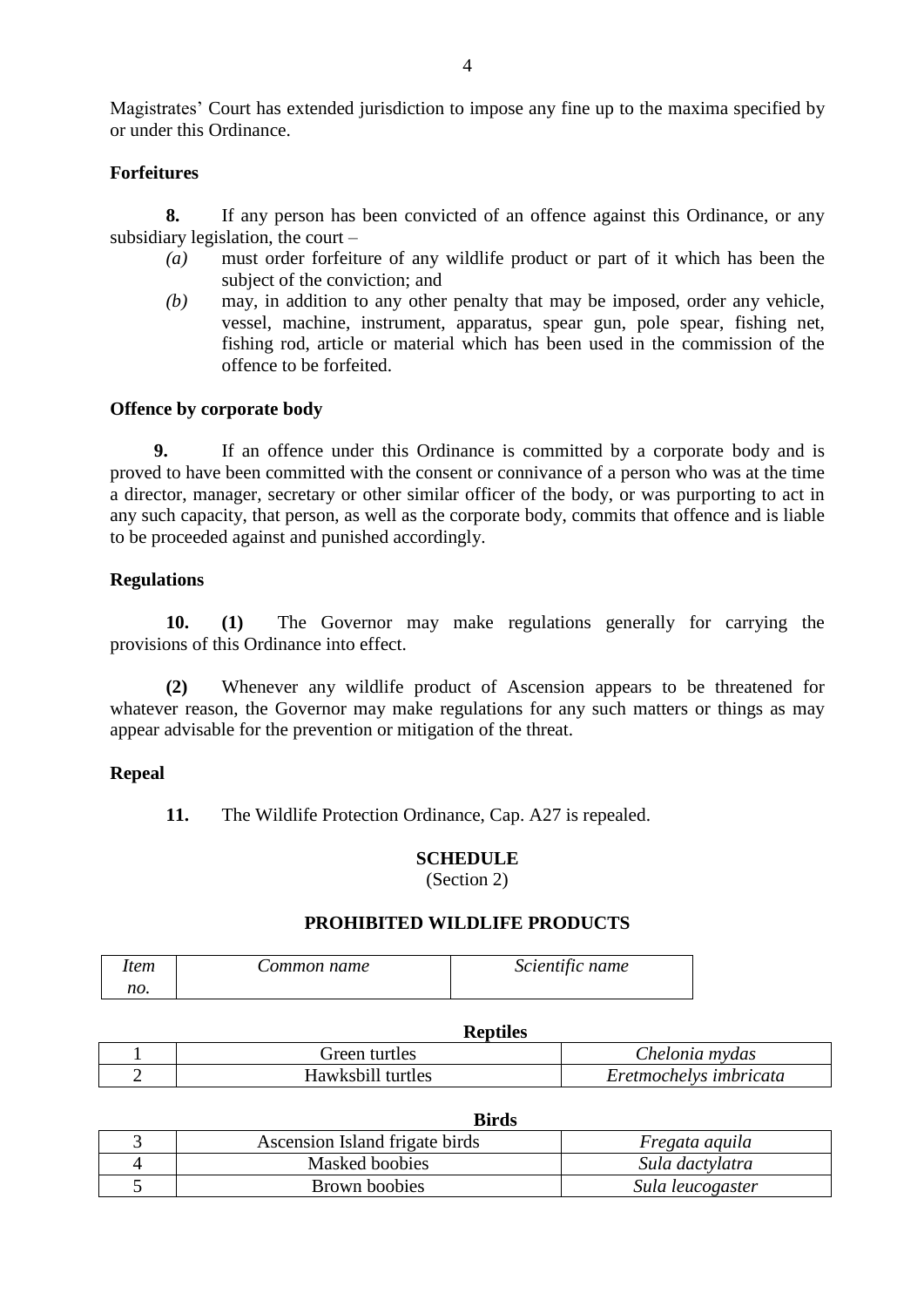|    | Red-footed boobies                         | Sula sula                   |
|----|--------------------------------------------|-----------------------------|
|    | Sooty terns, also known as Wideawake terns | <b>Onychoprion</b> fuscatus |
|    | Fairy terns, also known as white terns     | Gygis alba                  |
|    | <b>Black noddies</b>                       | Anous minutus               |
| 10 | <b>Brown noddies</b>                       | Anous stolidus              |
| 11 | Red-billed tropic birds                    | Phaethon aethereus          |
| 12 | Yellow-billed tropic birds                 | <b>Phaethon lepturus</b>    |
| 13 | Storm petrels                              | Oceanodroma spp.            |

| <b>Mammals</b>     |                        |
|--------------------|------------------------|
| Bottlenose dolphin | Tursiops truncates     |
| Humpback whale     | Megaptera novaeangliae |

# **Fish**

| 16              | Ascension snake eel                           | Ichthyapus insularis        |
|-----------------|-----------------------------------------------|-----------------------------|
| 17              | Ascension scorpionfish                        | Scorpaena ascensionis       |
| 18              | St Helena deepwater scorpion fish             | Pontinus nigropunctatus     |
| 19              | Ascension red scorpionfish                    | Scorpaenodes insularis      |
| 20              | Resplendent angelfish                         | Centropyge resplendens      |
| 21              | <b>Ascension hawkfish</b>                     | Amblycirrhitus earnshawi    |
| 22              | Lubbock's gregory also known as yellowtail    | Stegastes lubbocki          |
|                 | damselfish                                    |                             |
| 23              | Auxillary spot cardinalfish                   | Apogon axillaris            |
| 24              | St Helena wrasse                              | Thalassoma sanctaehelenae   |
| 25              | Ascension wrasse                              | Thalassoma ascensionis      |
| 26              | Ascension goby                                | Priolepis ascensionis       |
| 27              | St Helena butterflyfish                       | Chaetodon sanctaehelenae    |
| 28              | Bicolour butterflyfish also known as hedgehog | Prognathodes dichrous       |
|                 | butterflyfish                                 |                             |
| 29              | Saint Helena sharpnose pufferfish             | Canthigaster sanctaehelenae |
| 30              | Marmalade razorfish                           | Xyrichtys blanchardi        |
| 31              | Yellow razorfish                              | Xyrichtys sanctaehelenae    |
| 32              | Atlantic goliath grouper                      | Epinephelus itajara         |
| 33              | Dog snapper                                   | Lutjanus jocu               |
| 34              | Mottled blenny                                | Scartella nuchifilis        |
| $\overline{35}$ | St Helena flounder                            | <b>Bothus mellissi</b>      |
| 36              | Island hogfish                                | <b>Bodianus</b> insularis   |
| 37              | Strigate parrotfish                           | Sparisoma strigatum         |
| 38              | St Helena sea perch                           | Serranus sanctahelenae      |
| 39              | Ascension seabream                            | Diplodus sargus ascensionis |

# **Sharks & rays**

| 40 | Whale shark            | Rhincodon typus           |
|----|------------------------|---------------------------|
| 41 | Hammerhead shark       | Sphyrna spp.              |
| 42 | <b>Tiger Shark</b>     | Galeocerdo cuvier         |
| 43 | Galapagos shark        | Carcharhinus galapagensis |
| 44 | Oceanic whitetip shark | Cacharhinus longimanus    |
| 45 | Blue shark             | Prionace glauca           |
| 46 | Shortfin Mako shark    | Isurus oxyrinchus         |
| 47 | Bigeye Thresher shark  | Alopias superciliosus     |